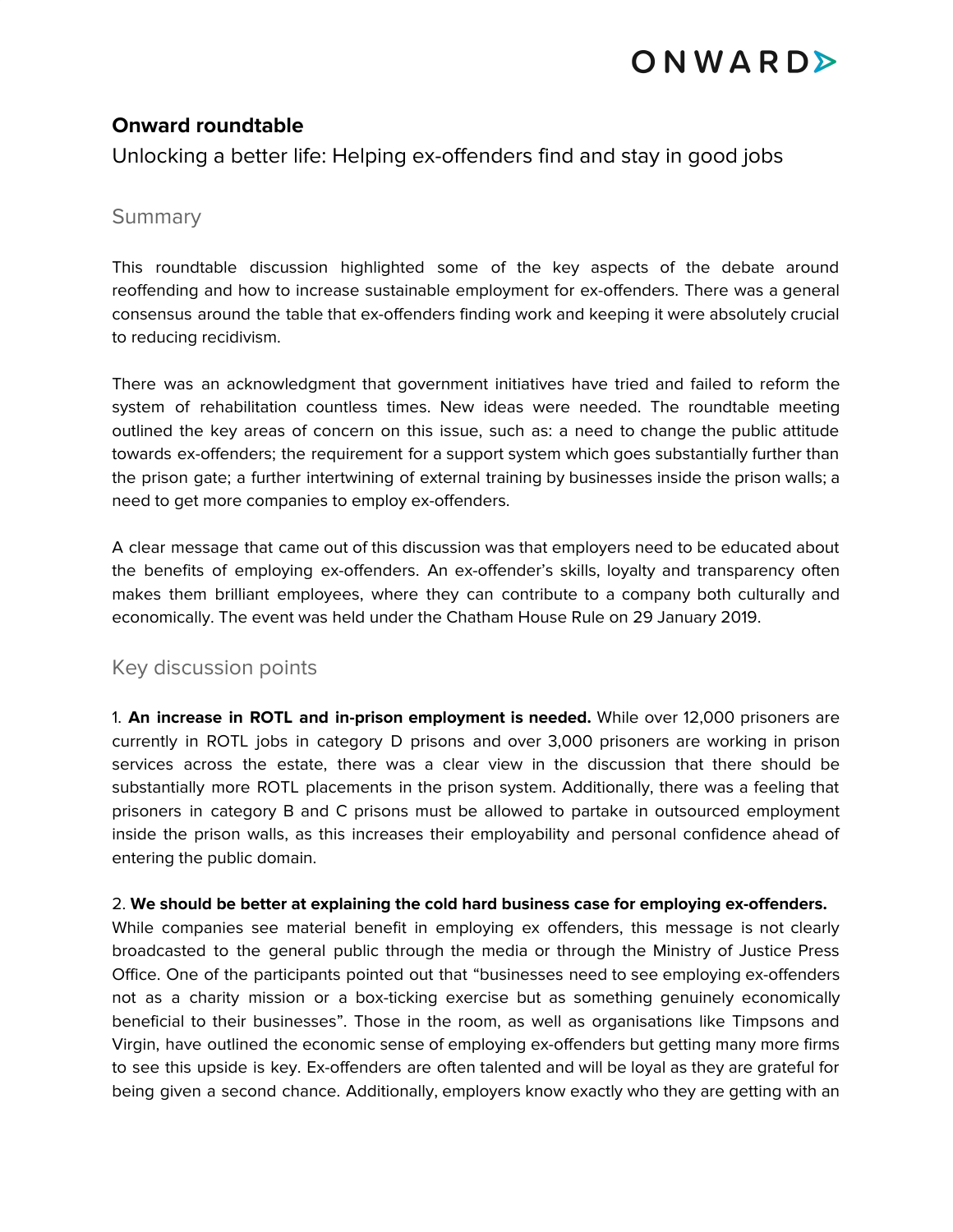# ONWARDE

ex-offender. Ex-offenders have a detailed record of their skills, behaviour and past, much more so than many normal applicants. This transparency should make them more favourable, not less. The discussion highlighted these points and called for employers to be informed of these arguments so that the stigma around ex-offenders can be broken down.

3. **A support system is needed that assists both the employee and the employer for a prolonged period of time after release.** While ROTL and in-prison employment have already been highlighted as important, there was also a continued concern around the table that further substantial support systems are vital in order to reduce re-offending. For some offenders this will mean long term support, for example Switchback works with ex-offenders for up to "22 months". A better support structure would need to assist ex-offenders in a number of ways, including finding them work even if it takes a few attempts. One participant said that "brokering the link somehow between prisons and employers so that employers find it easier than it is at present to hire ex-offenders" was extremely important. An idea that was presented was of a reversed interview process, whereby employers attend prison job fairs to scout for new talent. The general view was that brokerage could play a role in pairing ex-offenders with appropriate employers who fit their skill profiles. Such a role would be mutually beneficial for both employers and ex-offenders. There is also a need to look at problems ex-offenders have in establishing an initial life post-release, the obvious ones being gaining access to Universal Credit in a timely fashion, finding housing and getting a bank account.

**5. Tax breaks could be one way of getting firms to take the first step in employing ex-offenders.** Many of the participants in the roundtable brought up the idea of offering tax breaks to firms as a means of drawing in more employers to hire ex-offenders. A reduction or elimination in employers NI contributions for employers of ex-offenders was discussed. The Apprenticeship Levy was also discussed, which currently does not apply to prisoners due to them not being an employee. This creates limited incentives to hire former offenders as they leave prison. Attendees were keen to address this issue in particular and several employers suggested it would have a tangible effect on their practices.

**6. Some support for realistic self-employment ambitions for ex-offenders could be helpful.** The idea of setting up a system of small investments for offenders who want to set up small businesses post-release was discussed. It was noted that the Prince's Trust do this. What was stressed was that this shouldn't become something in which hundreds of unrealistic proposals for businesses were supported, but rather there could be a sort of "business in a box" system arranged, in which things like a burger van or a small cleaning company could be packaged. The offender could pick one of these relatively off the shelf, tried and tested entrepreneurial models and then could qualify for the seed funding upon successful completion of a training course built around that model. This wouldn't eliminate all risk from such investments, yet it could pave the way for more ex-offenders to start their own businesses with the highest possible ratio of success.